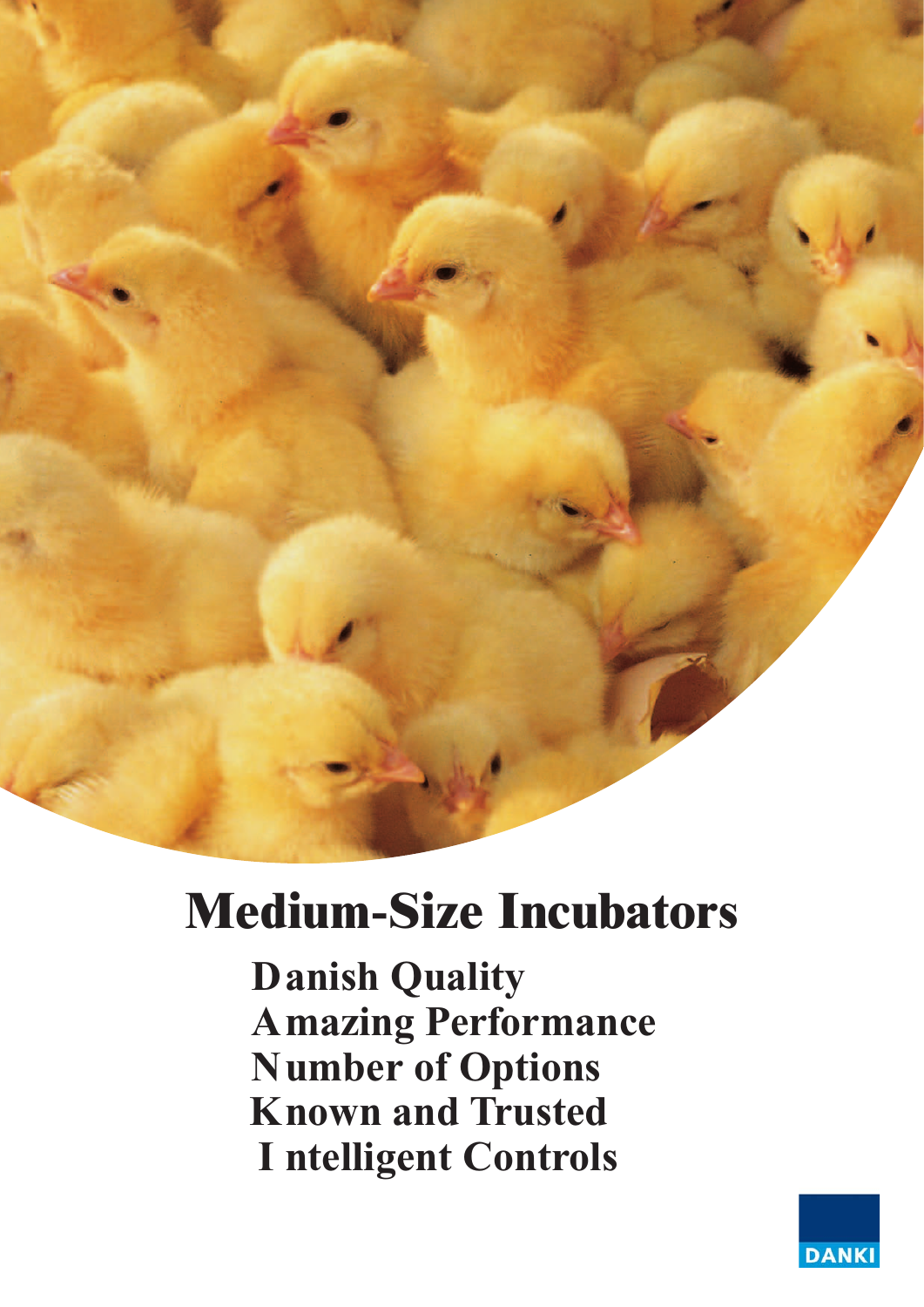# **DANKI Medium-Size Incubators**



*Setter type 2/10000 Capacity 9.984 hen eggs*

### **Quality cabinets**

The cabinet panels are made of durable sandwich panels, which are easy to clean and reduce energy cost to a minimum.

The cabinet is 100 % water resistant. All joints are sealed to ensure that bacteria are unable to penetrate.



*High quality components*

#### **Easy to install and simple to operate** The machines are normally supplied fully assem-

bled and tested, ready to connect to the electric and water supply.

A detailed and easily understood operating manual accompanies all machines, giving all the guidelines about incubation, adjustments and maintenance.



A variety of special egg trays for different egg types are available for this range of machines.



The unique design of the trays allows the DANKI incubation system to start in the breeder farm, as all trays can be used for "on-farm-traying", saving time and labour. Each type of tray is designed to meet the specific requirements of the individual eggs and they are all made in special chemical resistant plastic material to allow the use of most disinfection materials.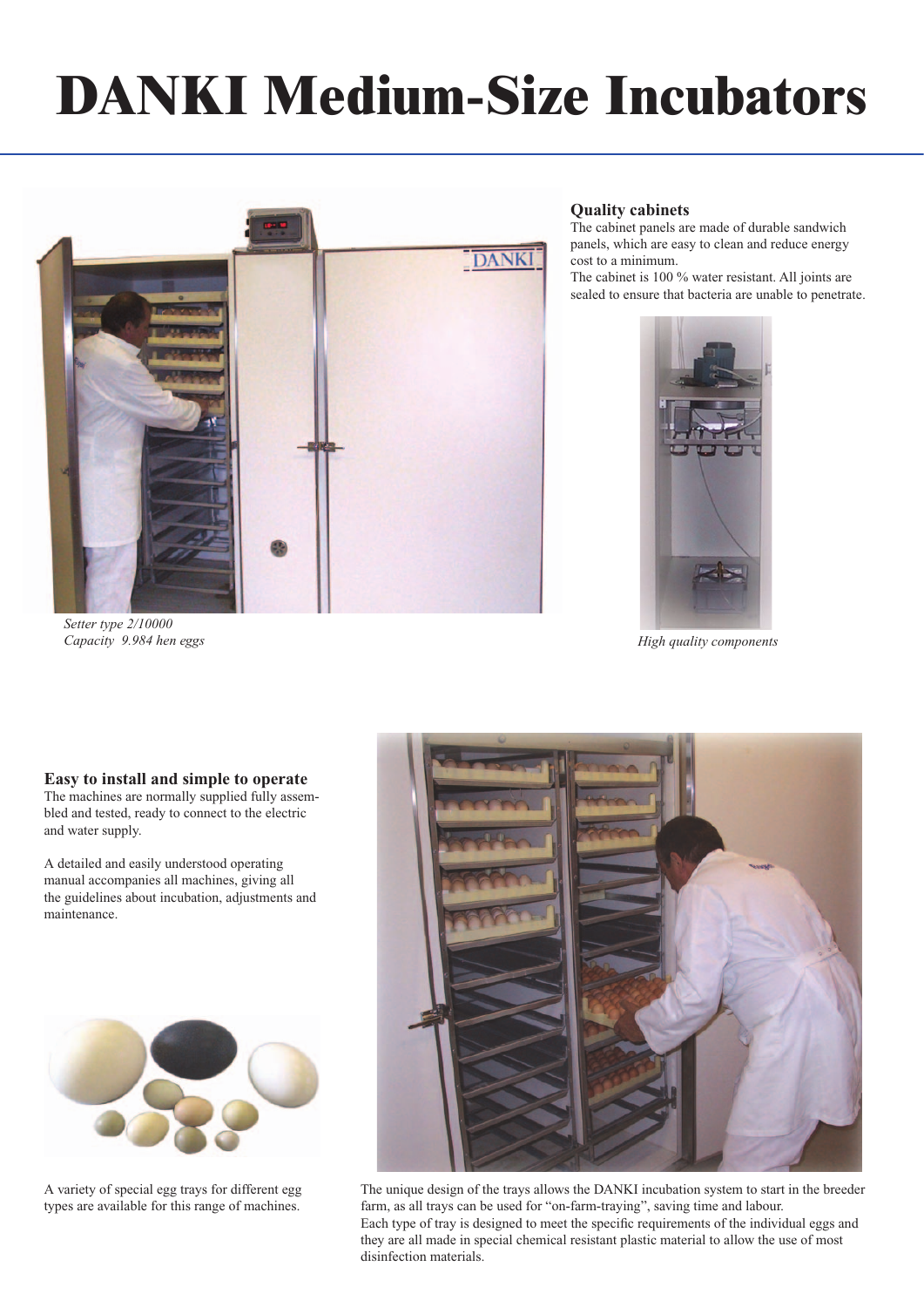## **- your guarantee for good hatching results**

### **Roll-in hatcher**

The hatchers (type 3) are supplied with roll-in stainless steel trolleys. This allows eggs to be transferred in front of the setter and makes the after-hatch washing even easier. The hatcher can be supplied with two different hatcher trays, a standard tray and a tray for large eggs (ostrich etc.)



*Hatcher type 3/3400 Capacity: 3.328 hen eggs*

### **Semi automatic or fully automatic control**

The DANKI medium-size setters and hatchers can be equipped with either semi automatic or fully automatic control.

#### **Semi automatic**

Microprocessor based digital electronic control system with automatic functions for

- Control and display of temperature ( $\rm{^oF}$  or  $\rm{^oC}$ )
- Display of humidity (%RH)
- Automatic heating
- Automatic ventilation
- Automatic turning
- Automatic humidity (optional)
- Automatic cooling (optional)



*Fully automatic control*

### **Fully automatic**

Microprocessor based digital electronic control system with automatic functions for

- Control and display of temperature (ºF or ºC)
- Control and display of humidity (%RH)
- Automatic heating
- Automatic cooling
- Automatic humidity
- Automatic ventilation
- Automatic turning

It is possible to calibrate this controller, and it is prepared for connection to acoustic alarm system.

### **Other products from DANKI**

- Small incubators (10-400 eggs capacity)
- Industrial incubators  $(15.000 121.000$  eggs)
- Spare parts, and second hand incubators
- Poultry feeders and drinkers



*Semi automatic control*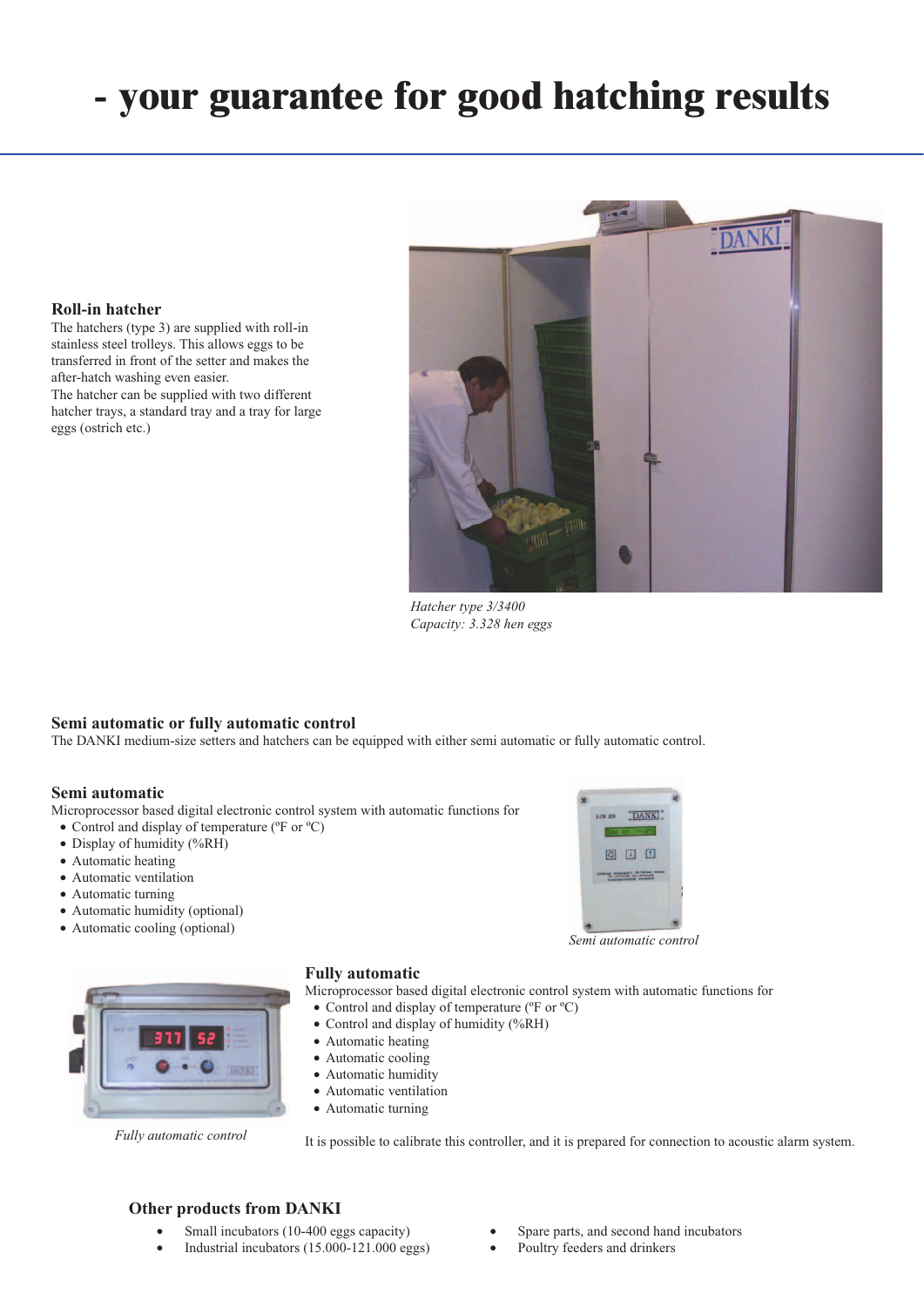# **Combined setter / hatcher**

Mainly recommended for hen eggs. In combined machines the eggs are incubated and hatched in the same cabinet. The eggs will be incubated in the setter trays in the top of the machine and hatched in the hatcher trays at the bottom. As the temperature and humidity during hatching will be different from those required during incubation, a slightly reduced hatchability should be expected from a combined setter / hatcher. This does not apply to hen eggs.

Equipped with plastic setter trays and one-compartment hatcher drawers (the contents of 3 setter trays are loaded into one hatcher tray).



### **Combined setter/hatcher type 1/800**

### *Capacity / egg type:*

- 441 Duck/turkey
- 216 Goose
- 924 Pheasant/guinea fowl
- 1.360 Partridge/quail

| <i>Dimensions:</i> |       |  |  |  |  |
|--------------------|-------|--|--|--|--|
| Height: 146 cm     |       |  |  |  |  |
| Width:             | 66 cm |  |  |  |  |
| Depth: 124 cm      |       |  |  |  |  |



### **Combined setter/hatcher type 1/2300**

|           | $\sim$ $\blacksquare$      |                |
|-----------|----------------------------|----------------|
|           | Capacity / egg type:       | Dimensions:    |
| 2.304 Hen |                            | Height: 206 cn |
|           | 1.470 Duck/turkey          | Width: 96 cr   |
|           | 720 Goose                  | Depth: 124 cr  |
|           | 2.772 Pheasant/guinea fowl |                |
|           | 4.080 Partridge/quail      |                |
|           |                            |                |





### **Combined setter/hatcher type 1/4600**<br>*Capacity / egg type:*

|           | Capacity / egg type:       |
|-----------|----------------------------|
| 4.608 Hen |                            |
|           | 2.940 Duck/turkey          |
|           | $1.440$ Goose              |
|           | 5.544 Pheasant/guinea fowl |
|           | 8.160 Partridge/quail      |
|           |                            |

*Dimensions:* Height: 206 cm Width: 150 cm Depth: 124 cm

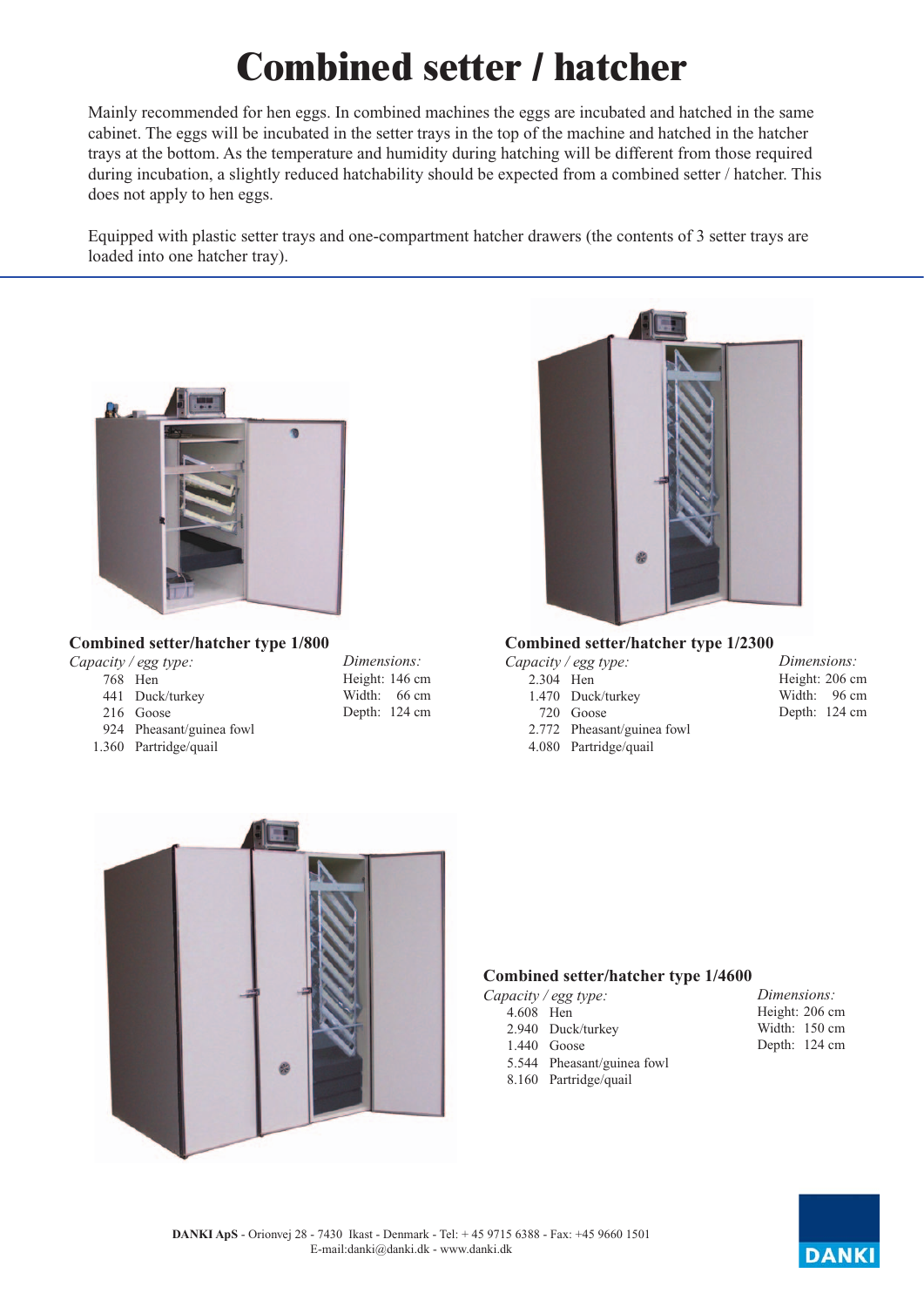### **Setters**

In this machine  $1/3$  of the total capacity will be set once per week, and it will give the maximum result regardless of the kind of eggs being set. The setter type 2 must be operated in combination with hatcher type 3.

Equipped with plastic setter trays.



8.840 Partridge/quail 144 Ostrich

- 3.003 Pheasant/guinea fowl
- 4.420 Partridge/quail
	- 72 Ostrich